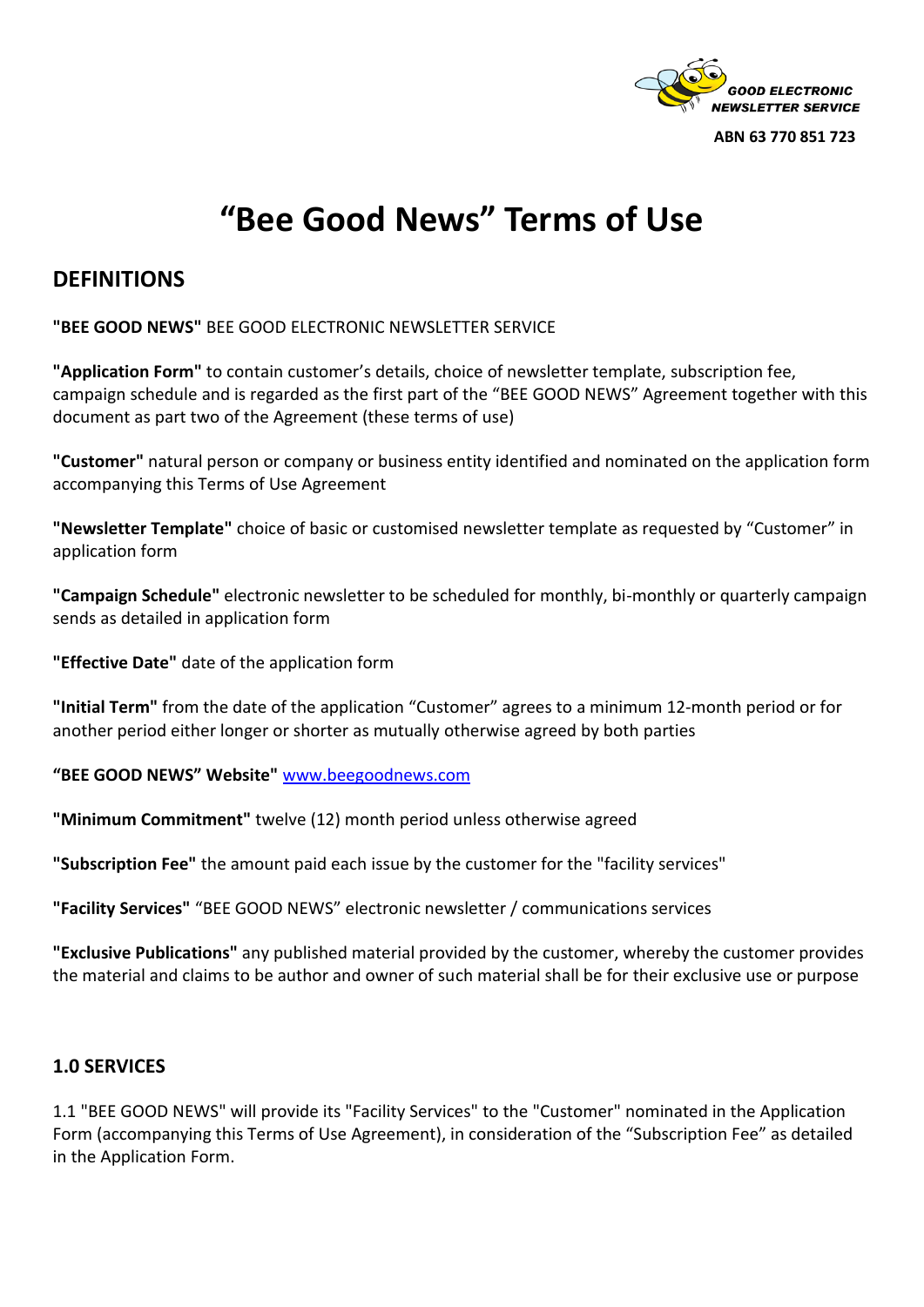1.2 "Facility Services" shall be provided to "Customer" via the electronic newsletter software portal accessed via the "BEE GOOD NEWS" website. "Customer" will have individual user name and password to access their newsletter portal.

1.3 EXCLUSIVE PUBLICATIONS / MATERIAL. If Customer uses or provides 'exclusive publications' those publications may be used exclusively by the Customer and agreed to by "BEE GOOD NEWS" and the Customer shall indemnify, defend and hold "BEE GOOD NEWS" it's officers, directors, employees, and affiliates harmless from any claims losses, damages, penalties or costs (including without limitation reasonable legal fees) arising out of: -

- 1. Customer's exclusive publications
- 2. Customer's violation of or alleged violation of any applicable laws or regulations with respect to the exclusive publication material including but not limited to ""BEE GOOD NEWS'" distribution of such material, and to any claims that Customer has violated the rights of any third party (including claims relating to content provided by the Customer.

### **2.0 TERM AND MINIMUM COMMITMENT**

2.1 This Agreement is effective upon the date (the "Effective Date") shown on the Application Form and shall continue for a minimum term of twelve (12) months, unless otherwise agreed and another term is specified ("Initial Term")

2.2 Customer agrees to a minimum twelve (12) months commitment for use of the Services as specified in the application. In the event Customer does not meet its Minimum Commitment, "BEE GOOD NEWS" shall issue a tax invoice for, and Customer shall pay, upon receipt of invoice, the shortfall equal to the difference between the facility Minimum Commitment, less any payments for actual usage made by Customer.

2.3 Either party may terminate this Agreement at any time if the other party breaches any provision of this Agreement in any material respect and fails to cure such breach within thirty (30) days after receipt of written notice of such breach. Notwithstanding the foregoing, "BEE GOOD NEWS" may terminate this Agreement and/or suspend the provision of Services immediately for illegal, fraudulent or improper use of the Services (including without limitation, Customer's use of the Services in contravention of Article 5 or 7) or if deemed reasonably necessary, by "BEE GOOD NEWS", to prevent interruption or disruption to ""BEE GOOD NEWS'" network, its business or other customers, if any portion of an account remains unpaid when due (including without limitation any Minimum Commitment shortfall amount) or for breach, not subject to cure. "BEE GOOD NEWS" shall not be liable to Customer or any third party should "BEE GOOD NEWS" exercise its right to discontinue Services, in whole or in part, or terminate this Agreement pursuant to this Section 2.3. In the event of termination of this Agreement, Customer shall pay to "BEE GOOD NEWS" as liquidated damages, but not as a penalty, the shortfall resulting from Customer's failure to meet its Minimum Commitment as per 2.2.

#### **3.0 INSTALLATION AND TRAINING**

"BEE GOOD NEWS" shall provide Initial demonstration and training of electronic newsletter service, and identify procedures for usage. Further support and training after the initial training is available from "BEE GOOD NEWS" however it may require a service fee that will be discussed with customer beforehand.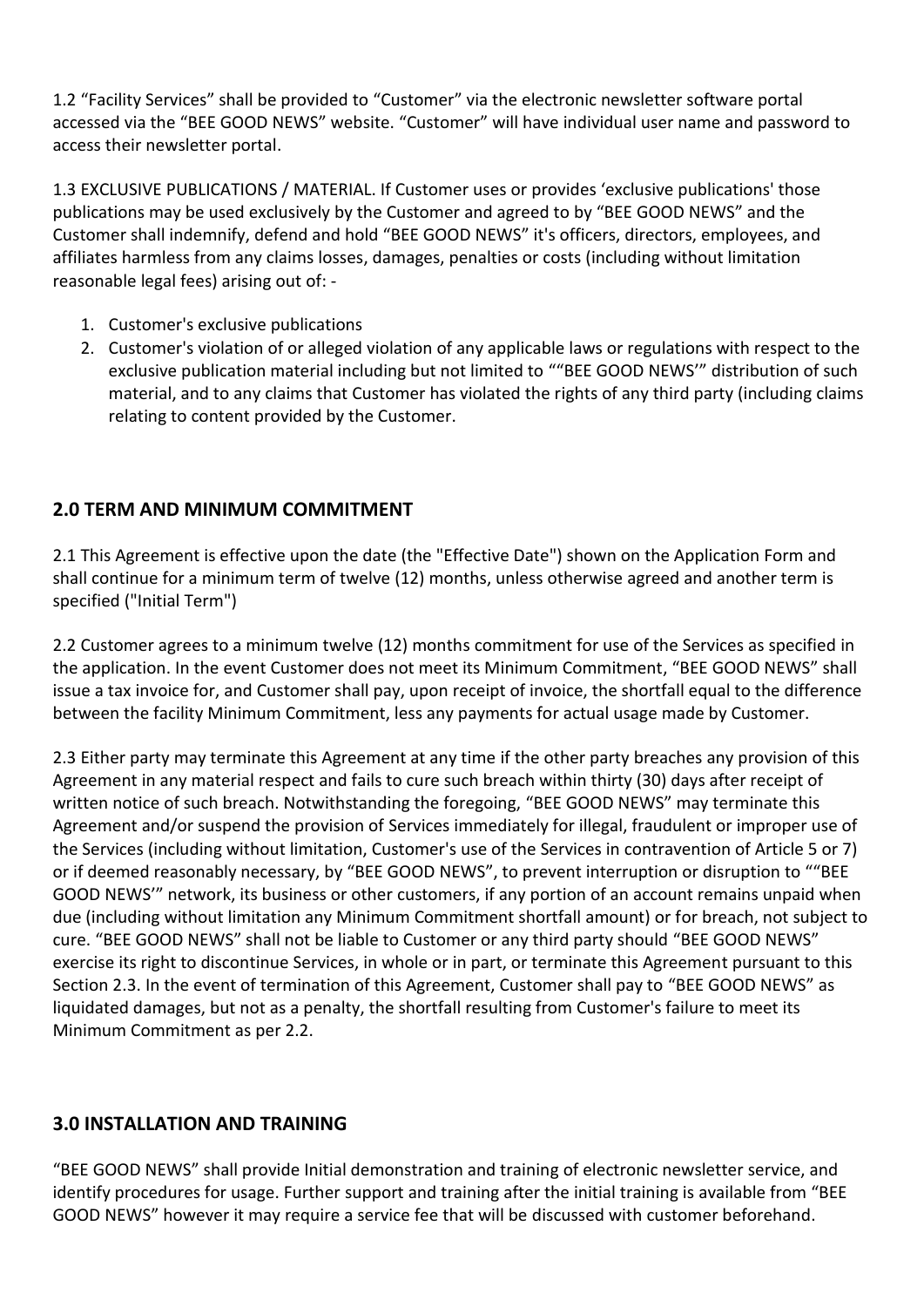### **4.0 PAYMENT TERMS AND RATES**

4.1 "BEE GOOD NEWS" will charge the customer, and the customer shall pay for the "services" at the rate nominated in the customer's application form. The services shall include the set-up of the service, the ongoing facility costs of provision of the services and additionally for any alteration or change to the services.

4.2 "BEE GOOD NEWS" will charge the customer the set-up fee nominated in the customer's application form. After receipt, the set-up fee work will commence to produce the design of the electronic newsletter template. The facility fee will commence immediately after the first issue has been produced.

4.3 The provision of Services under this Agreement is subject to credit verification and acceptance by "BEE GOOD NEWS". "BEE GOOD NEWS" may cancel or re-schedule payments if "BEE GOOD NEWS" determines, in its sole discretion, that Customer's financial condition or previous payment record warrants such change.

4.4 Customer must notify "BEE GOOD NEWS" of any charge disputed in good faith, with supporting documentation, within thirty (30) days from receipt of the invoice or direct debit, or Customer will be deemed to agree to such charges and no adjustments to charges or invoices will be made.

### **5.0 CUSTOMER LEGAL COMPLIANCE AND INDEMNIFICATION**

5.1 Customer acknowledges that "BEE GOOD NEWS" has no control over some of the content of information and/or distribution lists provided by Customer and transmitted through the Services and that "BEE GOOD NEWS" does not examine the use to which Customer puts the Services or the nature of the information Customer or Customer's users send or receive. Customer agrees not to transmit content through use of the Services that infringes any third party's intellectual property rights or that is unlawful, threatening, abusive, harassing, deceptive, fraudulent, invasive of another's privacy, vulgar, obscene or otherwise contains objectionable material of any kind or nature. Customer also warrants to "BEE GOOD NEWS" that all distribution lists provided by Customer to "BEE GOOD NEWS":

- 1. are based upon permission or an established business relationship.
- 2. have not been obtained through Internet harvesting methods or any other unlawful electronic collection of addresses or any other public or private source; and
- 3. are complete, accurate and updated for any opt-outs, as applicable and required by law. Customer is responsible for maintaining the confidentiality of, and shall not transfer sell or assign, access numbers, passwords and user names provided by "BEE GOOD NEWS" solely for use by Customer. It is the sole responsibility of Customer to use Services in accordance with all applicable local, state, federal and foreign laws and regulations, including but not limited to, laws and regulations pertaining to telemarketing, facsimile advertising, commercial email, personal data privacy and export control.

CUSTOMER ACKNOWLEDGES THAT THE ADVERTISING OF GOODS, PRODUCTS OR SERVICES BY THE TRANSMISSION OF UNSOLICITED VOICE MESSAGES, FACSIMILES, EMAIL OR TEXT MESSAGES MAY BE IN VIOLATION OF FEDERAL, STATE AND FOREIGN LAWS AND REGULATIONS AND MAY SUBJECT THE ADVERTISER TO PENALTIES.

Customer also agrees to comply with all relevant State and Federal SPAM Policies; as such policies may be amended from time to time during the term of this Agreement. Breach by Customer of this Section 5.1 is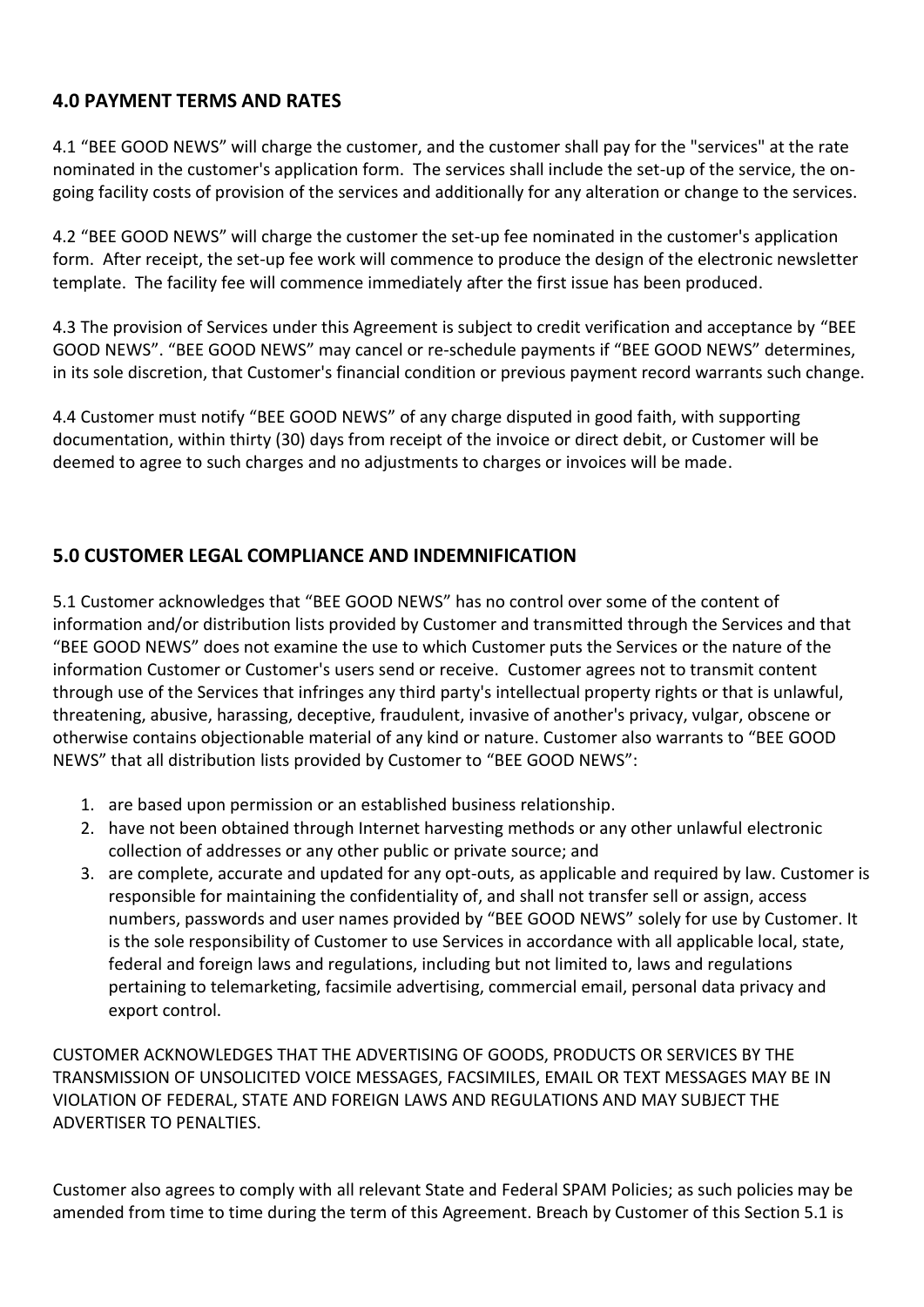grounds for immediate suspension of Services by "BEE GOOD NEWS" and termination of this Agreement. Compliance with this Section 5.1 requires, among other things, that all messages sent by Customer utilising the Services, in whatever medium, contain the valid name and required contact information for Customer, and that Customer shall comply promptly with any "do not call" or "do not send" request.

Customer further acknowledges, and notwithstanding confidentiality provisions herein, that "BEE GOOD NEWS" may disclose usage information about Customer's use of Services to satisfy any law, regulation, government agency request, court order, subpoena or other legal process.

5.1.1 "BEE GOOD NEWS" warrants to the Customer that it is the legal owner of all intellectual property used to provide services to the Customer and shall abide by all applicable local, state, federal and foreign laws and regulations and further acknowledges that it is not in breach and does not intend to breach any third party intellectual property rights. "BEE GOOD NEWS" therefore indemnifies the Customer for any breach either directly or indirectly of any third-party property.

5.2 In the event Customer utilises Services to conduct telemarketing activities or disseminates materials offering the availability of goods or products or services, Customer specifically warrants to "BEE GOOD NEWS":

- 1. that it will undertake all required actions necessary to comply with applicable federal, state or foreign "Do Not Call" and telemarketing registration statutes and regulations; and
- 2. Customer will not utilise the Services in a manner which results in a violation of any applicable laws or regulations with respect to such Services.

5.3 Customer shall indemnify, defend and hold "BEE GOOD NEWS" its officers, directors, employees, and affiliates harmless from any claims, losses, damages, penalties or costs (including, without limitation, reasonable Lawyer's fees) arising out of:

- 1. Customer's use of the Services;
- 2. Customer's violation of or alleged violation of any applicable laws or regulations with respect to the Services, including but not limited to, any claims that Customer's use of the Services violated the rights of any third party (including those claims relating to the content provided by Customer or ""BEE GOOD NEWS'" use of Customer's distribution lists on behalf of Customer), claims relating to the transmission of unsolicited documents, or the attempted transmission of a document to a residence telephone or for any errors in data or distribution information provided by Customer; or
- 3. infringement of any intellectual property rights of any third party.

## **6.0 DISCLAIMERS AND LIMITATION OF LIABILITY**

6.1 "BEE GOOD NEWS" DISCLAIMS ALL WARRANTIES, WHETHER EXPRESS OR IMPLIED, RELATING TO THE SERVICES, INCLUDING BUT NOT LIMITED TO WARRANTIES OF MERCHANTABILITY OR FITNESS FOR A PURPOSE. "BEE GOOD NEWS'" TOTAL LIABILITY FOR DAMAGES ARISING OUT OF OR RELATING TO THE SERVICES OR THIS AGREEMENT, WHETHER TO CUSTOMER OR ANY OTHER PARTY AND REGARDLESS OF THE FORM OF ACTION, IS LIMITED TO AN AMOUNT EQUIVALENT TO THE CHARGES BY "BEE GOOD NEWS" TO CUSTOMER FOR THE PARTICULAR SERVICE PERFORMED BY "BEE GOOD NEWS" DURING THE THREE (3) MONTH PERIOD IMMEDIATELY PRIOR TO THE DATE OF EVENT, ACT OR OMISSION GIVING RISE TO THE LIABILITY.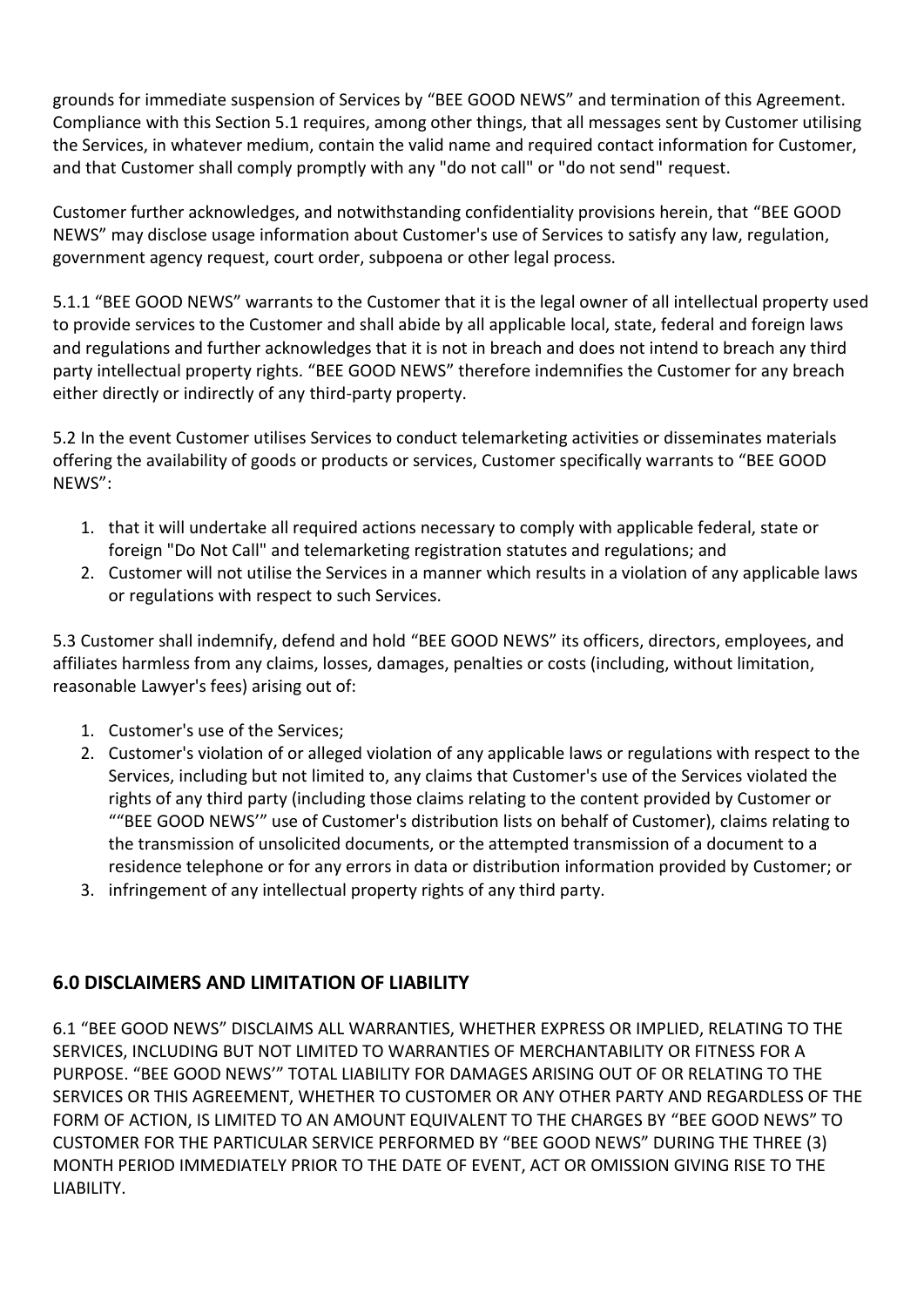6.2 IN NO EVENT SHALL "BEE GOOD NEWS" BE LIABLE FOR ANY SPECIAL, INDIRECT, INCIDENTAL OR CONSEQUENTIAL DAMAGES (INCLUDING BUT NOT LIMITED TO LOSS OF PROFIT OR OTHER MONETARY LOSS; LOSS OR INTERRUPTION OF DATA OR COMPUTER TIME; ALTERATION OR ERRONEOUS TRANSMISSION OF DATA; ACCURACY OF DATA; UNAUTHORIZED ACCESS TO OR USE OF DATA PROCESSED OR TRANSMITTED BY, TO OR THROUGH THE SERVICE; PROGRAM ERRORS; OR PATENT, TRADE SECRET OR COPYRIGHT INFRINGEMENT) EVEN IF "BEE GOOD NEWS" IS ADVISED IN ADVANCE OF THE POSSIBILITY OF SUCH DAMAGES.

# **7.0 INTELLECTUAL PROPERTY**

7.1 The Customer acknowledges that ""BEE GOOD NEWS'" product offerings are derived from data provided to "BEE GOOD NEWS" by its employees and/or third-party suppliers.

7.2 "BEE GOOD NEWS" represents and on this basis the Customer acknowledges that the ""BEE GOOD NEWS'" product and service offerings were developed, compiled, prepared, revised, selected and arranged by "BEE GOOD NEWS" and others (including certain information sources) through the application of certain business processes and standards of judgment developed and applied through the expenditure of substantial time, effort and financial means.

7.3 "BEE GOOD NEWS" represents and on this basis the customer acknowledges that "BEE GOOD NEWS" owns or is entitled to all proprietary rights in or in respect of the ""BEE GOOD NEWS'" product or service offerings and all relevant copyrights, trademark, patents, business processes, innovations brands and other intellectual property relating to ""BEE GOOD NEWS'" product and service offerings, this does not include any material provided Customer to "BEE GOOD NEWS".

7.4 The Customer may not reverse engineer, decompile or disassemble ""BEE GOOD NEWS'" product or service offerings without ""BEE GOOD NEWS'" express written consent.

7.5 ""BEE GOOD NEWS'" product and service offerings may not be used in a manner inconsistent with these terms.

#### **8.0 GENERAL**

8.1 Should any provision of this Agreement be held by a court of competent jurisdiction to be illegal, invalid or unenforceable, the remaining terms of this Agreement shall not be affected or impaired thereby.

8.2 The failure of either party to enforce any term or condition of this Agreement shall not constitute a waiver of either party's right to enforce each and every term and condition of this Agreement.

8.3 This Agreement shall not be assigned by Customer without the prior written consent of "BEE GOOD NEWS".

8.4 This Agreement shall be binding upon and inure to the benefit of the parties' successors, legal representatives and authorised assigns.

8.5 Articles 4.0, 5.0, 6.0 and 7.0 and 8.0 shall survive termination of this Agreement.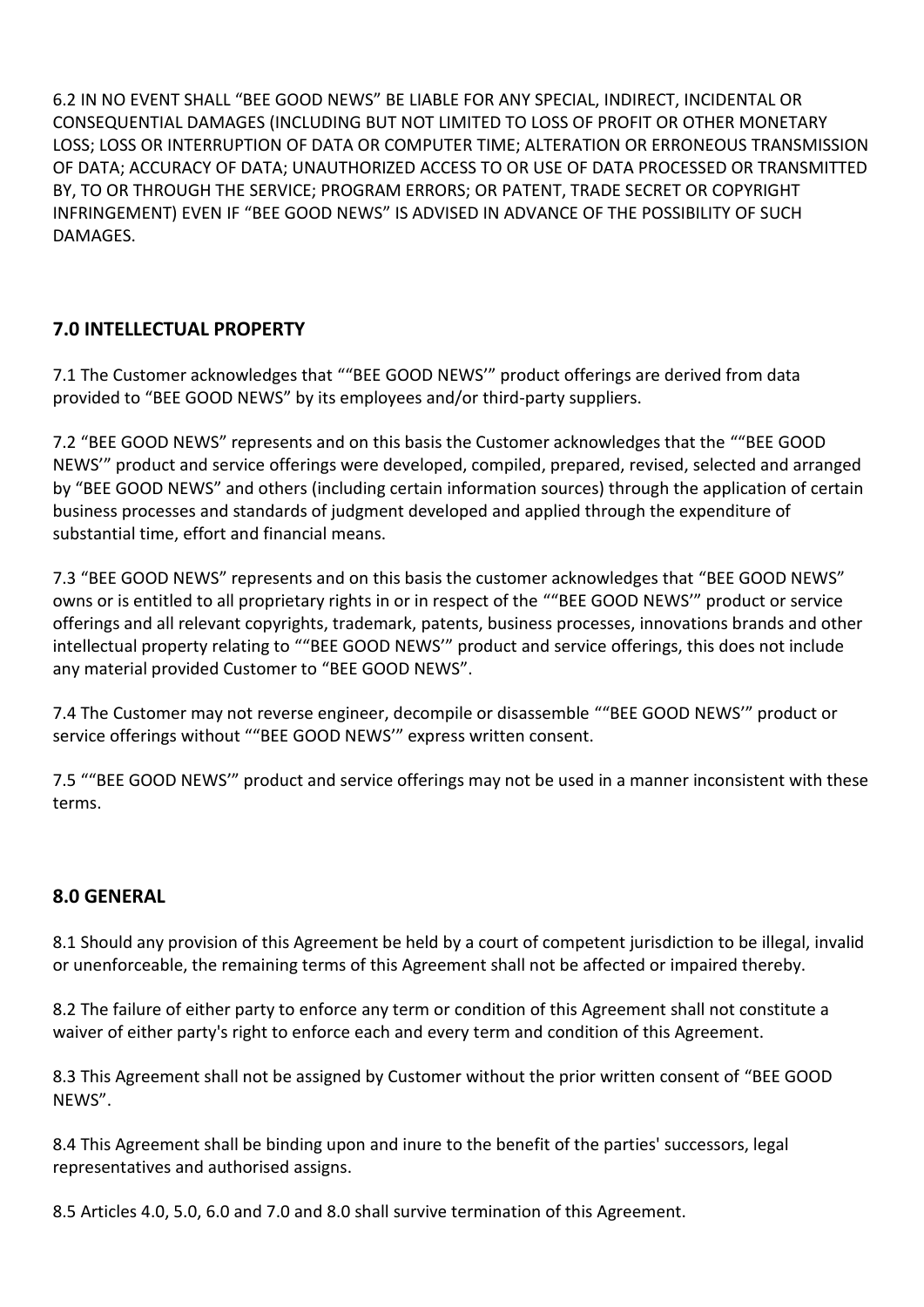8.6 This Agreement shall be interpreted and governed by the Federal Laws of Australia without regard to its rules governing conflicts of law, and the parties agree to submit to the exclusive jurisdiction of the relevant State or Federal courts to resolve any disputes arising hereunder.

8.7 Each party enters into this Agreement solely for its own benefit and purpose. This Agreement in no way confers any rights upon, or imposes obligations on either of the parties toward, any third party, including but not limited to any receipt of messages transmitted through the Services.

8.8 If "BEE GOOD NEWS" elects to issue a press release pertaining to this Agreement, "BEE GOOD NEWS" and Customer agree to cooperate in a joint press release, subject to both parties' prior review and approval, announcing the execution of this Agreement. Customer agrees to allow "BEE GOOD NEWS" to name Customer as a client of "BEE GOOD NEWS" in any marketing material "BEE GOOD NEWS" may create from time to time. "BEE GOOD NEWS" will not use Customer Marks, other than the corporate name of Customer, in any such materials without the prior written consent of Customer, which consent shall not be unreasonably withheld.

8.9 Each party acknowledges that, in the course of performing its duties under this Agreement, it may obtain information relating to the business, the Services and to the other party that is of a confidential and proprietary nature ("Proprietary Information"). Such Proprietary Information may include, but is not limited to, trade secrets, know-how, inventions, techniques, processes, computer programs, schematics, data, customer lists, financial information and sales and marketing plans. Without limiting the foregoing, this Agreement and the pricing terms referenced herein shall be considered Proprietary Information of "BEE GOOD NEWS". Each party and its employees and agents shall at all times, during the term of this Agreement and thereafter, keep in trust and confidence all Proprietary Information and shall not use such Proprietary Information other than in the course of their duties under this Agreement, nor shall either party or its employees and agents disclose any of such Proprietary Information to any person without the other party's prior written consent. Each party acknowledges that any such Proprietary Information received by the other party shall be received as a fiduciary of the other party. Each party further agrees to immediately return to the other party or destroy all Proprietary Information in the its possession, custody or control in whatever form held (including all copies of all written documents relating to that) upon termination of this Agreement or at any time, or from time to time, upon the request of the other party.

8.10 This Agreement, including any schedules or exhibits, or amendments thereto (including amendments pursuant to Section 8.11 hereof), constitutes the entire agreement between the parties relating to the subject matter hereof, and supersedes all other agreements between the parties relating to the matters discussed herein, whether written or verbal. Other than this Agreement, there are no verbal agreements, representations, warranties, undertakings or other agreements between the parties.

8.11 "BEE GOOD NEWS" may amend at any time the provisions of this Agreement relating to Customer's compliance with laws and "BEE GOOD NEWS'" Privacy and SPAM Policies by, at "BEE GOOD NEWS'" election:

- 1. posting revised terms and conditions ("Amended Terms") on the "BEE GOOD NEWS" Website; or
- 2. delivering the Amended Terms to Customer at the address, fax or email address provided herein (such delivery may be included in invoices for the Services delivered to Customer). All Amended Terms shall automatically be effective thirty (30) days after such amendment is posted on the "BEE GOOD NEWS" Website or delivery to Customer as provided above.
- 3. CUSTOMER AGREES TO BE RESPONSIBLE FOR REGULARLY REVIEWING THE "BEE GOOD NEWS" WEBSITE TO OBTAIN TIMELY NOTICE OF ANY SUCH AMENDED TERMS AND "BEE GOOD NEWS'" THEN-CURRENT TERMS AND CONDITIONS AND PRIVACY AND SPAM POLICIES. BY USING THE